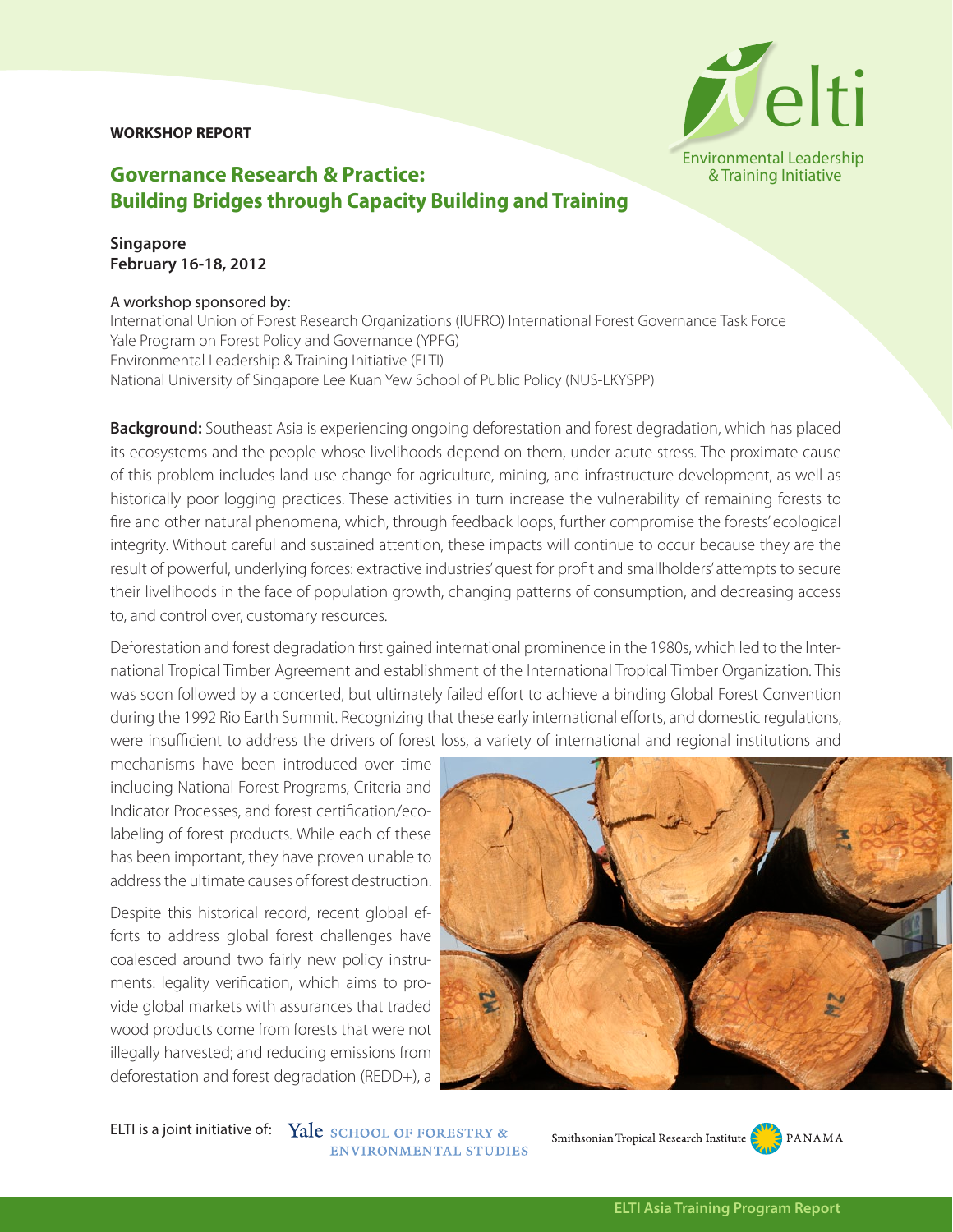

financial mechanism aimed at supporting tropical forest countries to conserve their forests as a way to mitigate climate change. Both of these efforts rely upon, and have been heralded as ways to promote, "good forest governance."

The question, remains, however, can legality verification and REDD+ succeed in ways that previous efforts have been unable. To answer this question, the research community has put these forest policy

and governance mechanisms under close scrutiny. Important issues being examined include the relationship between these forest policy initiatives and developments in other sectors (e.g., agriculture and climate change), as well as the interaction of international forest governance with the myriad of existing customary and state institutions, regulations and incentives operating at the national and sub-national scales. While these studies have developed useful insights into the formation, evolution, and impact of international forest governance, a key challenge remains in determining how to translate these scholarly insights into durable and effective action that can unite an array of disparate interests.

In order to begin addressing this challenge, the IUFRO International Forest Governance Task Force, YPFG, ELTI, and NUS-LKYSPP designed a two and a half day workshop. The purpose of this event was to explore the junctures between scholarly research on forest policy and governance and on-the-ground actions, and identify opportunities by which training and capacity building can create spaces for practical and lasting learning and problem solving.

## **Course Objectives:**

- Examine scholarly research and literature on forest governance for practical implications (and knowledge gaps) for developing and designing efforts to improve legality verification and REDD+;
- Determine how to effectively translate, disseminate, and apply good practices resulting from the analysis through training and capacity building;
- Gain practical feedback from a diverse group of stakeholders on how these suggestions for problemfocused learning compare to existing initiatives and articulate with the stakeholder's self-identified training and capacity-building needs.

**Participants:** The workshop was attended by a total of 24 people, representing the IUFRO International Task Force for International Force Governance, ELTI, YFGP, NUS-LKYSPP, and a focus group of six representatives from national and international NGOs working on forest governance issues in Indonesia. The focus group members only attended the second day of the workshop.

**Workshop Format:** The workshop took place over three days. During the first day, workshop participants discussed how forests governance research can contribute to policy learning and lead to effective action. The group had a rich discussion on the conceptual foundations of policy learning, and brainstormed potential